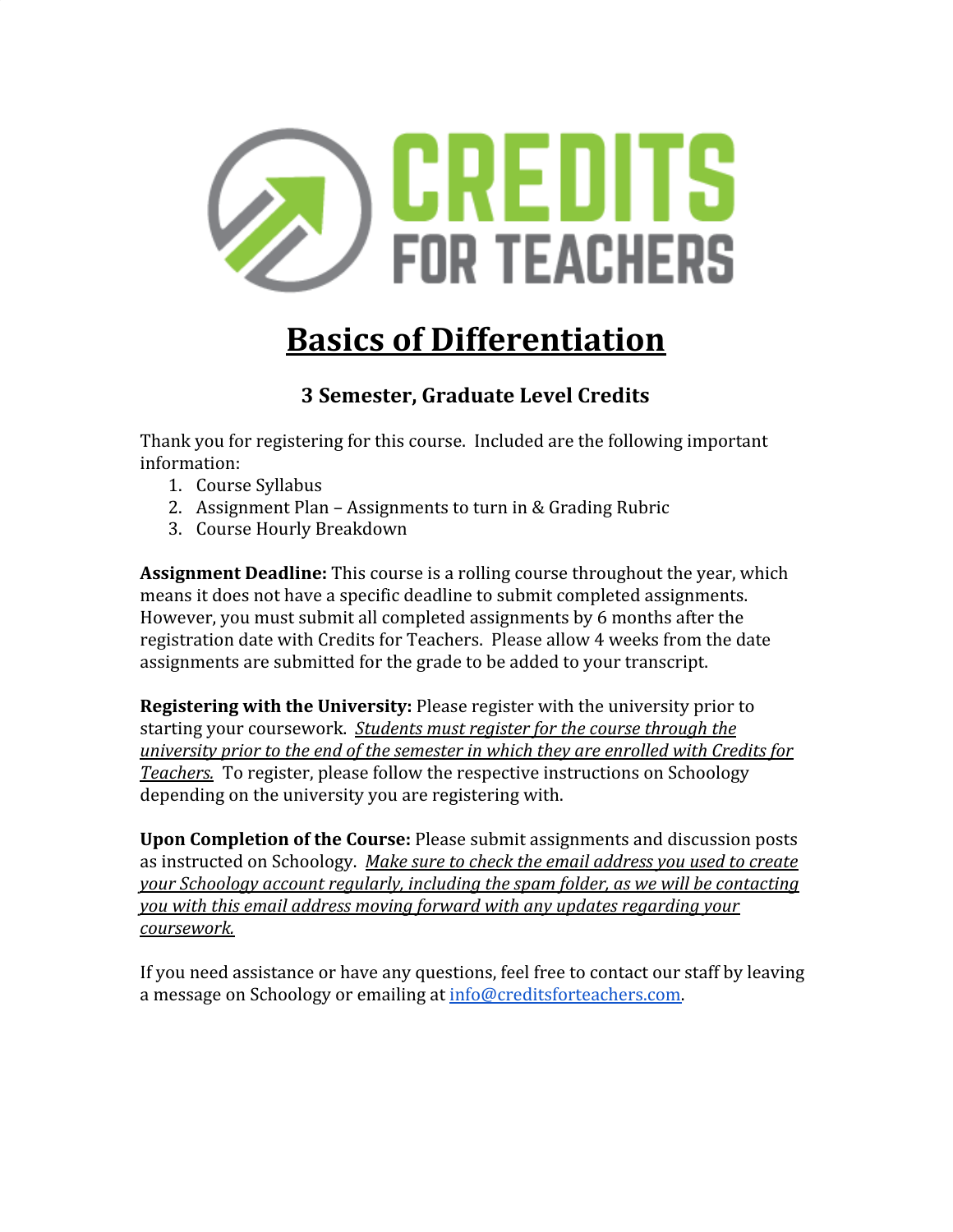# **Differentiation Syllabus**

3 credits

**Course Description:** This course introduces the basics of differentiation and what it looks like to differentiate for all students in the classroom. This course also provides a process for how to get started differentiating in the classroom and how to start building a repertoire of differentiated lessons. With several strategies, this differentiation course shows that there are many ways to differentiate within the classroom, but the most important step is to just start.

# **Learning Objectives:**

- Students will be able to show ways they can start differentiating in their classrooms to meet the needs of their students.
- Students will learn how to differentiate for content, process, and product within a lesson.
- Students will develop a "low-prep" differentiated strategy and a "high-prep" differentiated strategy to implement in the classroom.
- Students will develop skills to reflect on & improve their own teaching practices.

# **Required Texts:**

- "2: The Underpinnings of Differentiation" from the book *The Differentiated Classroom, 2nd Edition: Responding to the Needs of All Learners* by Carol Ann Tomlinson.
- "7: Instructional Strategies that Support Differentiation" from the book *The Differentiated Classroom, 2nd Edition: Responding to the Needs of All Learners* by Carol Ann Tomlinson.
- "9: How Do Teachers Make It All Work?" from the book *The Differentiated Classroom, 2nd Edition: Responding to the Needs of All Learners* by Carol Ann Tomlinson.

# **Course Components:**

This course includes selected readings, selected videos, discussion boards, online assignments, and a final paper. All components and all course materials can be found on the Schoology course page. The assignments, including the final paper, will be turned in online via Schoology. Students must receive an 80% or better on each assignment to receive university credit.

# **Course Outline:**

- Part 1: Reading #1
	- o Differentiation Reading PDF #1
	- o Reading Assignment: Differentiation Reading Reflection
- Part 2: Reading #2
	- o Differentiation Reading PDF #2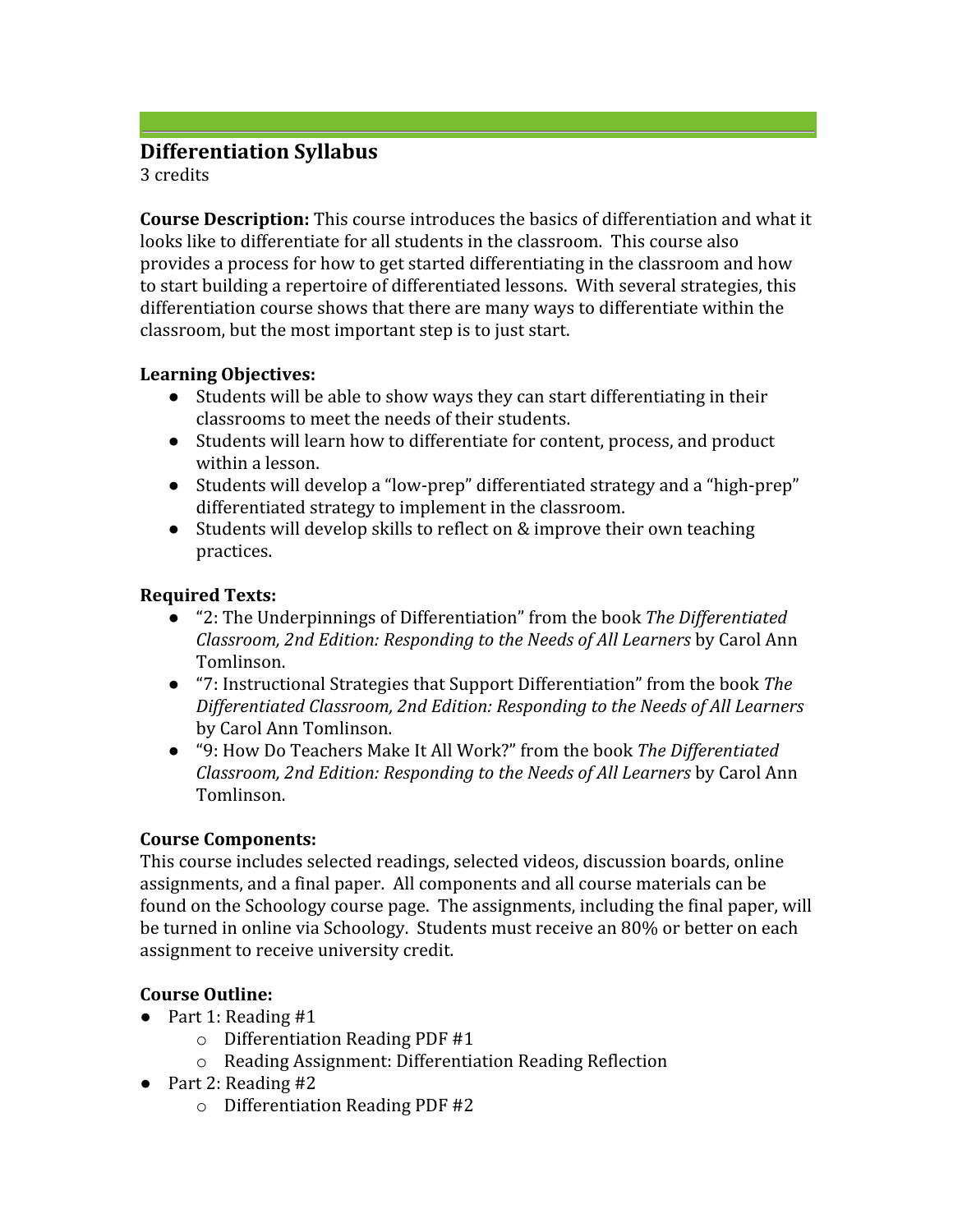- o Differentiation Reading PDF #3
- o Video: Getting Started on Differentiated Instruction
- o Reading & Video Response Discussion
- Part 3: Implementation of Strategies
	- o Initial Thoughts Discussion
	- o Implementation Plan Assignment
	- o Lesson Plan Assignment
- Part 4: Final Reflection
	- o Final Reflection Paper
	- o Final Thoughts Discussion

# **Reading (and/or Video) Assignment:**

The purpose of the reading assignment is to analyze the reading(s) (and at times the videos) and show an understanding of the content and strategies provided. Students are also responsible for reflecting on and explaining how these new strategies can be applied to their own practice.

#### Reading Assignment Rubric:

| Grade           | Description                                                                       |
|-----------------|-----------------------------------------------------------------------------------|
| $A(14-15)$      | Student answers all questions thoroughly with detail. The responses are well      |
|                 | thought out and in depth and show an understanding of what it means to            |
|                 | differentiate. The examples given are detailed to the point that it is very clear |
|                 | what the outcome will look like in the classroom.                                 |
| $B(12-13)$      | Student answers all questions. Examples are explained. More detail could have     |
|                 | been given in one or more of the responses.                                       |
| Not Passing     | Some questions are complete while others are not. Student may have left out       |
| $(11$ or below) | examples or just failed to answer all parts of the question. Differentiation      |
|                 | strategies are mentioned but they aren't connected to the prompt.                 |

#### **Implementation Plan:**

The purpose of the Implementation Plan is for students to show how they will implement strategies from the course in their lessons and/or school days in the future. Students are responsible for creating a 4 week unit plan for one of the units in their curriculum that includes regular implementation of the strategies from the course within the lessons of the unit.

#### Implementation Plan Rubric:

| Grade      | Description                                                                  |
|------------|------------------------------------------------------------------------------|
| $A(18-20)$ | Student's unit plan is a minimum of 4 weeks and includes all of the required |
|            | components. Student also includes all of the required components for each    |
|            | lesson within the plan. Student demonstrates the implementation of learned   |
|            | strategies, and there is clear evidence that one or more strategies from the |
|            | course are incorporated within each lesson.                                  |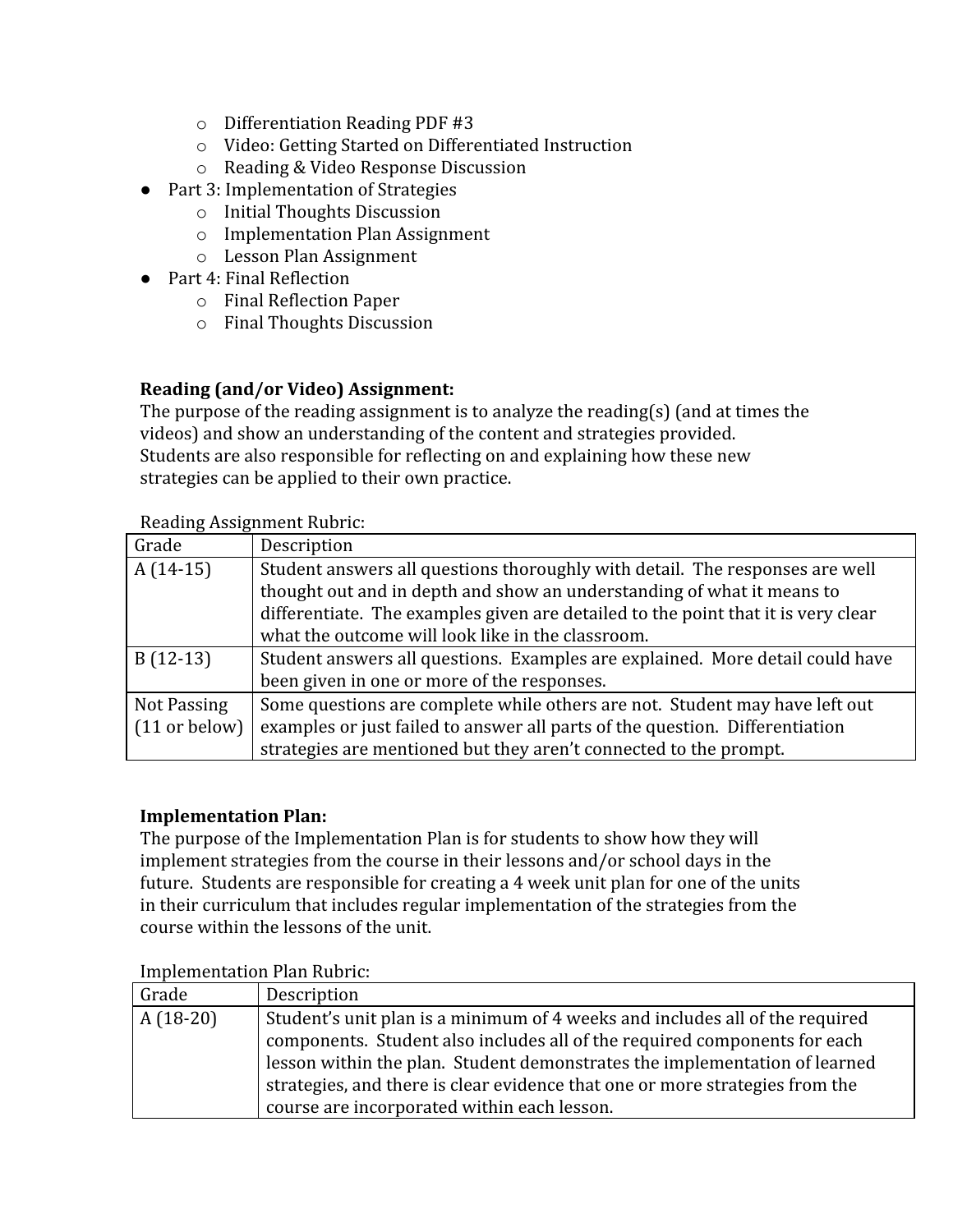| $B(16-17)$              | Student's unit plan is a minimum of 4 weeks and includes the required           |  |  |
|-------------------------|---------------------------------------------------------------------------------|--|--|
|                         | components. Student also includes the required components for the majority of   |  |  |
|                         | the lessons within the plan, but 1-5 of the lessons are incomplete. Student     |  |  |
|                         | demonstrates the implementation of learned strategies, and there is evidence of |  |  |
|                         | one strategy from the course incorporated within each lesson.                   |  |  |
| Not Passing             | Student's unit plan is 3 weeks or less and includes some of the required        |  |  |
| $(15 \text{ or below})$ | components, but one or more are missing. Student includes some of the           |  |  |
|                         | required components for the lessons within the plan, but 6 or more of the       |  |  |
|                         | lessons are incomplete. Student partially demonstrates the implementation of    |  |  |
|                         | learned strategies. Some of the lessons have strategies from the course         |  |  |
|                         | incorporated while others do not, or none of them do.                           |  |  |

# **Lesson Plan:**

The purpose of the lesson plan assignment is to see a more detailed account of students utilizing the strategies from the course within their lessons. This provides a specific example of what will happen in the classroom.

|  | Lesson Plan Rubric: |
|--|---------------------|
|  |                     |

| Grade         | Description                                                                      |  |
|---------------|----------------------------------------------------------------------------------|--|
| $A(14-15)$    | Student's lesson plan includes all of the required components. All activities    |  |
|               | within the lesson plan are described in detail. There is clear evidence that     |  |
|               | multiple strategies from the course were used throughout the lesson.             |  |
| $B(12-13)$    | Student's lesson plan includes the majority of the required components, but 1 or |  |
|               | 2 are missing. Some detail is used when describing the activities within the     |  |
|               | lesson, but some activities are missing detail. There is evidence that multiple  |  |
|               | strategies from the course were used throughout the lesson.                      |  |
| Not Passing   | Student's lesson plan is missing several of the required components. The         |  |
| (11 or below) | activities within the lesson are not described in detail. There is little or no  |  |
|               | evidence that strategies from the course were used throughout the lesson.        |  |

# **Discussion Board:**

The purpose of the discussion boards is to share ideas and experiences with fellow teachers in order to learn from each other and inevitably improve everyone's practice. For each discussion board, students are responsible for responding to the questions presented in a well-thought out response. Students must also reply to a minimum of 1 other student's response per discussion board.

| Discussion Doura Rubric. |                                                                                  |  |
|--------------------------|----------------------------------------------------------------------------------|--|
| Grade                    | Description                                                                      |  |
| A(5)                     | Student's responses are clear, well written, and include a high level of detail. |  |
|                          | Student answers all parts of the question(s) thoroughly using clear and highly   |  |
|                          | appropriate evidence from the course. For each discussion board, student also    |  |

Discussion Board Rubric: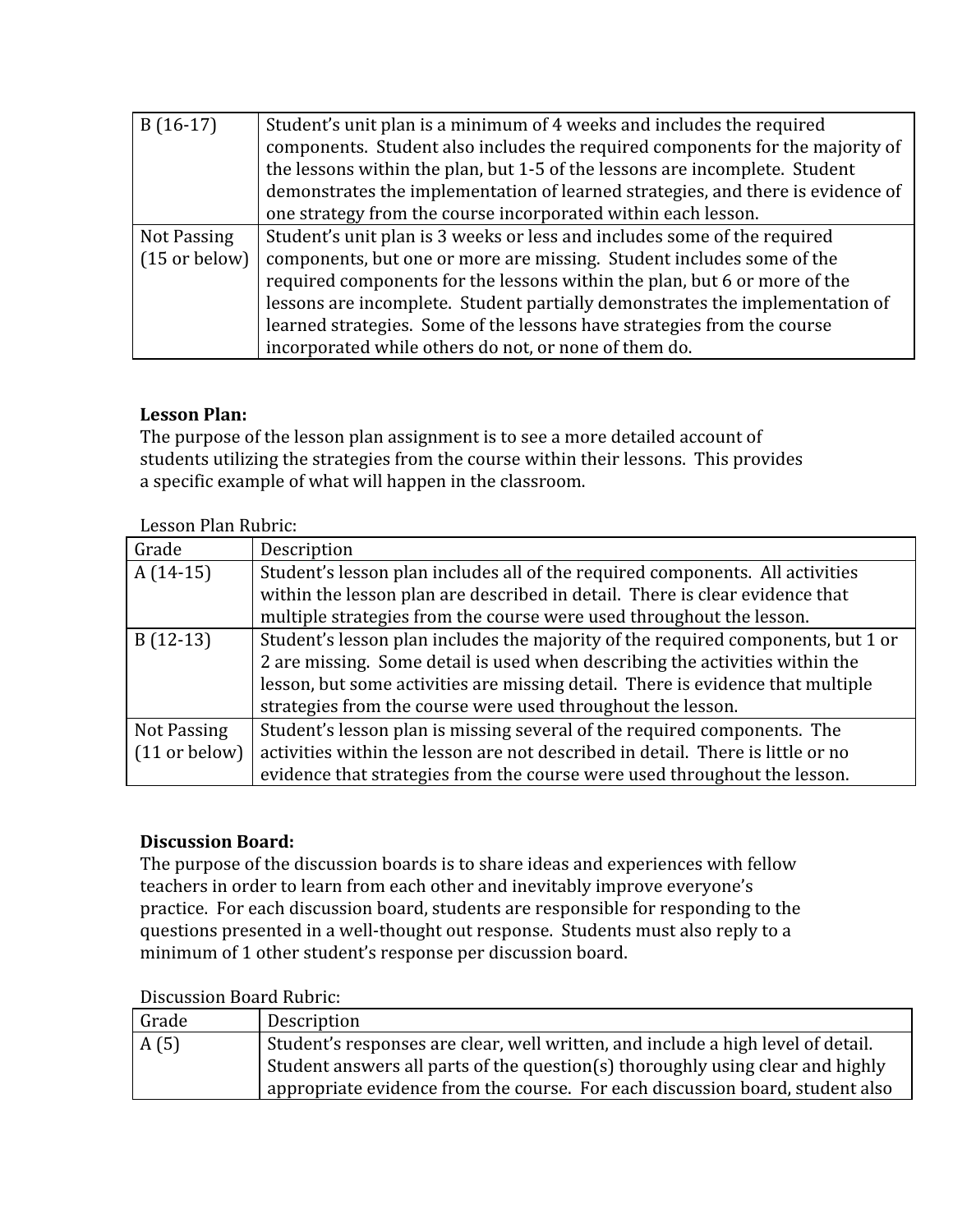|                             | completes a minimum of 1 reply to another student's post. The reply is<br>thoughtful and incorporates ideas learned from the course.                                                                                                                                                                                                                                                                                                                                                                                     |
|-----------------------------|--------------------------------------------------------------------------------------------------------------------------------------------------------------------------------------------------------------------------------------------------------------------------------------------------------------------------------------------------------------------------------------------------------------------------------------------------------------------------------------------------------------------------|
| B(4)                        | Student's responses are clear, well written, and include some amount of detail.<br>Student answers the majority of the question(s) thoroughly using appropriate<br>evidence from the course. For each discussion board, student also completes a<br>minimum of 1 reply to another student's post. The reply is thoughtful and<br>incorporates ideas learned from the course.<br>0 <sub>R</sub><br>Student's response meets the requirements of an A. However, they did not<br>include a reply to another student's post. |
| Not Passing<br>(3 or below) | Student's responses are unclear and do not include very much detail. Student<br>answers some of the question(s) using some or no evidence from the course.<br>The reply to another student's post is brief and does not incorporate ideas<br>learned from the course, or it is missing all together.                                                                                                                                                                                                                     |

# **Final Reflection Paper:**

Within the final paper, students must explain the strategies from the course they plan to implement and reflect on the impact they hope those strategies will have on their practice and on student learning. Students will also explain how they plan to implement the strategies, aspects they valued, and aspects they would modify.

#### Final Paper Rubric:

| Grade         | Description                                                                          |  |  |
|---------------|--------------------------------------------------------------------------------------|--|--|
| $A(36-40)$    | Student has included all of the differentiation strategies listed in the assignment. |  |  |
|               | Student has described in detail what they developed for each aspect of               |  |  |
|               | differentiation listed in the assignment (getting to know students,                  |  |  |
|               | pre-assessment, differentiating content, process & product, addressing student       |  |  |
|               | needs, low-prep strategy, and high-prep strategy) and has explained in detail        |  |  |
|               | how each part was incorporated. Lastly, student has answered all of the              |  |  |
|               | reflection questions.                                                                |  |  |
| $B(32-35)$    | Student has included the majority of the differentiation strategies listed in the    |  |  |
|               | assignment, but one aspect is missing. Student has described what they               |  |  |
|               | developed for the aspects of differentiation used (getting to know students,         |  |  |
|               | pre-assessment, differentiating content, process & product, addressing student       |  |  |
|               | needs, low-prep strategy, and high-prep strategy) and has explained how each         |  |  |
|               | part was incorporated, except for one. Lastly, student has answered the              |  |  |
|               | majority of the reflection questions, but one or two are missing.                    |  |  |
| Not Passing   | Student has included 4 or less of the differentiation strategies listed in the       |  |  |
| (31 or below) | assignment. For the aspects they chose to include (getting to know students,         |  |  |
|               | pre-assessment, differentiating content, process & product, addressing student       |  |  |
|               | needs, low-prep strategy, or high-prep strategy), the student has described what     |  |  |
|               | they developed explaining how the parts were incorporated, but the explanation       |  |  |
|               | is incomplete. Student has answered some of the reflection questions but             |  |  |
|               | responses are incomplete, or none of the questions have been answered.               |  |  |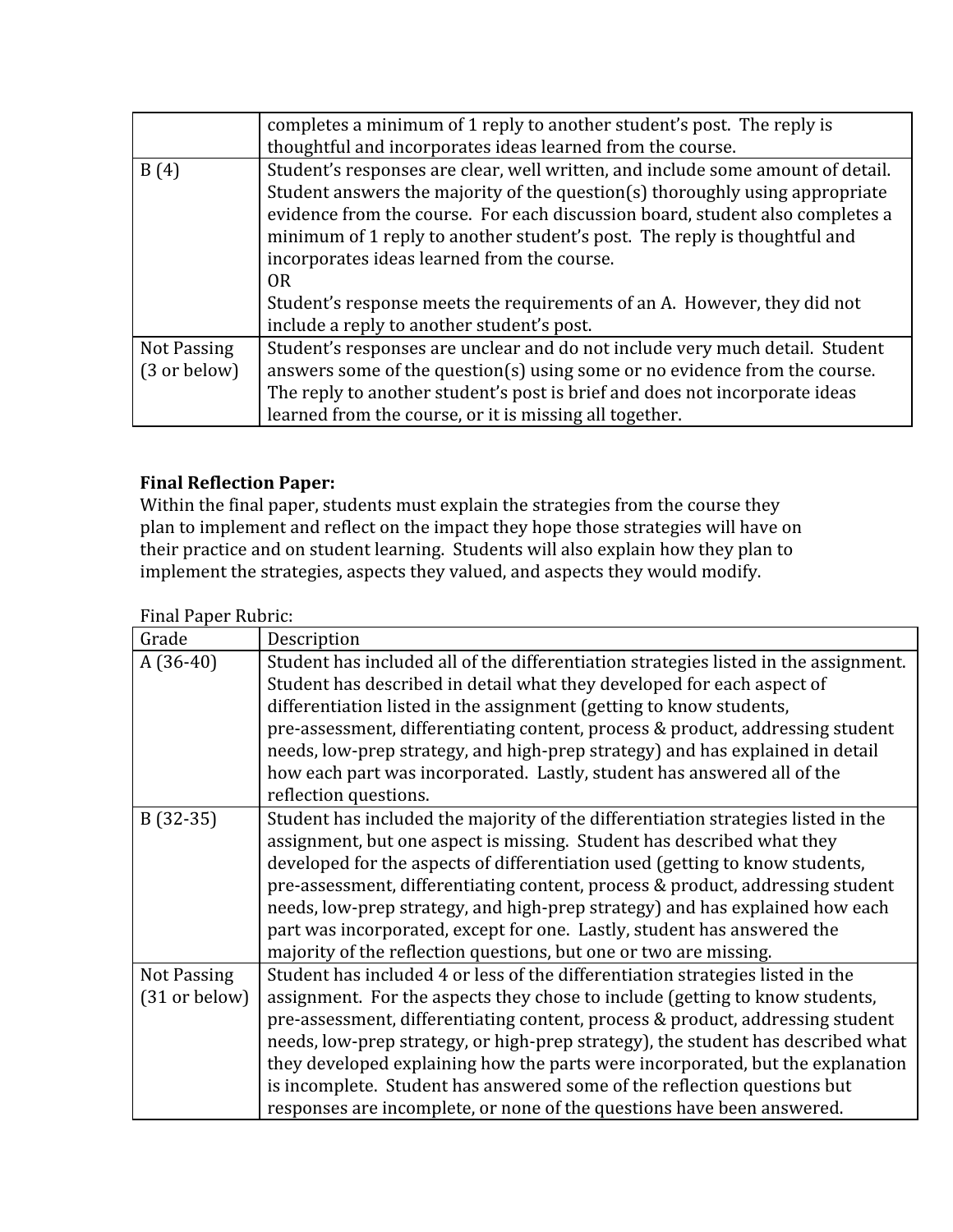# **Differentiation - Assignment Plan, Grading, & Hourly Breakdown**

| Differentiation Reading Reflection Assignment |                    | $X/15$ pts  |
|-----------------------------------------------|--------------------|-------------|
| Implementation Plan Assignment                |                    | $X/20$ pts  |
| Lesson Plan Assignment                        |                    | $X/15$ pts  |
| Reading & Video Response Discussion Board     |                    | $X/5$ pts   |
| <b>Initial Thoughts Discussion Board</b>      |                    | $X/5$ pts   |
| <b>Final Thoughts Discussion Board</b>        |                    | $X/5$ pts   |
| Final Reflection Paper on Differentiation     |                    | $X/40$ pts  |
|                                               | <b>Final Grade</b> | $X/105$ pts |

#### **Final Grade Scale**

| 95-105 pts     | A           |
|----------------|-------------|
| 84-94 pts      | R           |
| 83 pts & below | Not Passing |

#### **Suggested Hourly Breakdown**

| Reading/reviewing assigned course materials                              | $\mathcal{F}$ |
|--------------------------------------------------------------------------|---------------|
| Planning strategies into a unit plan                                     |               |
| Practicing strategies/techniques in the classroom (within the unit plan) | 20            |
| Reflecting on lessons and effectiveness of strategies                    |               |
| Brainstorming and writing all discussion boards & assignments            |               |
|                                                                          |               |

Total Hours 45

#### **Bibliography**

Castaneda, Roxana, director. *Getting Started On Differentiated Instructions*. *YouTube*, YouTube, 10 July 2012, www.youtube.com/watch?v=LGYa6ZacUTM.

Tomlinson, Carol A. *The Differentiated Classroom, 2nd Edition: Responding to the Needs of All Learners*. Published by Pearson Education, Inc., by Special Arrangement with the Association for Supervision and Curriculum Development (ASCD), 2014.

Credits for Teachers Policies